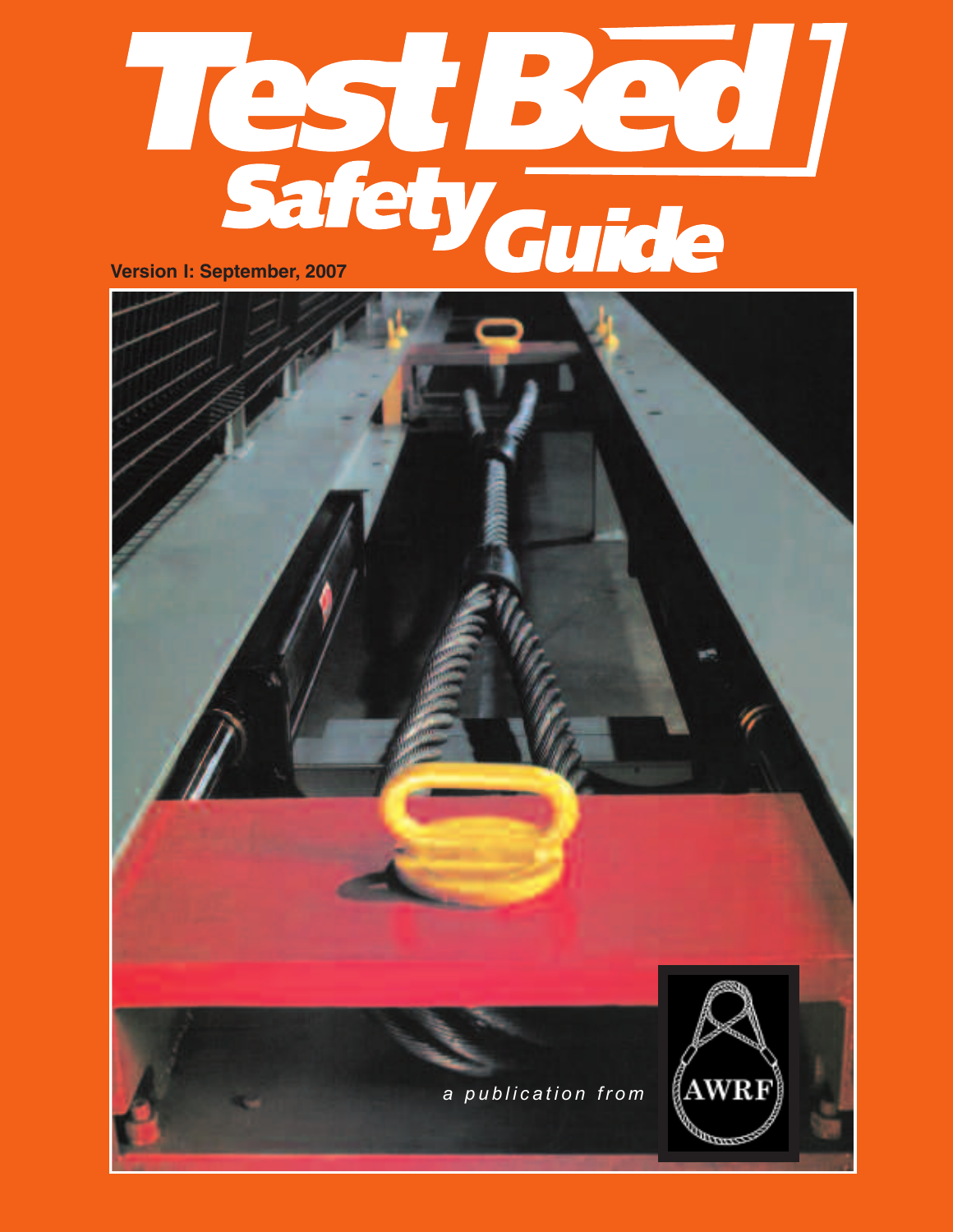## **AWRF Associated Wire Rope Fabricators**

## **Recommended Practice and Guideline**

### **Disclaimer for AWRF Recommended Guideline "Test Bed Safety Guide"**

Associated Wire Rope Fabricators ("AWRF") makes no warranties, express or implied, regarding the Recommended Guideline TEST BED SAFETY GUIDE. AWRF does not warrant, guarantee, or make any representations regarding the use or the results of this TEST BED SAFETY GUIDE in terms of its accuracy, reliability, current status or otherwise. The entire risk as to the results of the use of the TEST BED SAFETY GUIDE is assumed by the user. In no event shall AWRF, its directors, officers, members, employees, or agents be liable for any actual, direct, indirect, consequential, punitive or incidental damages (including but not limited to damages for loss of business profits, business interruptions and loss of business information) arising out of the use or inability to use this TEST BED SAFETY GUIDE.

> AWRF-Associated Wire Rope Fabricators P.O. Box 748 Walled Lake, MI 48390-0748 U.S.A.

Phone: 1.800.444.2973 Phone International: ++1.248.994.7753

Fax: 1.800.666.2973 Fax International: ++1.248.994.7754

e-mail: jeff@awrf.org

www.awrf.org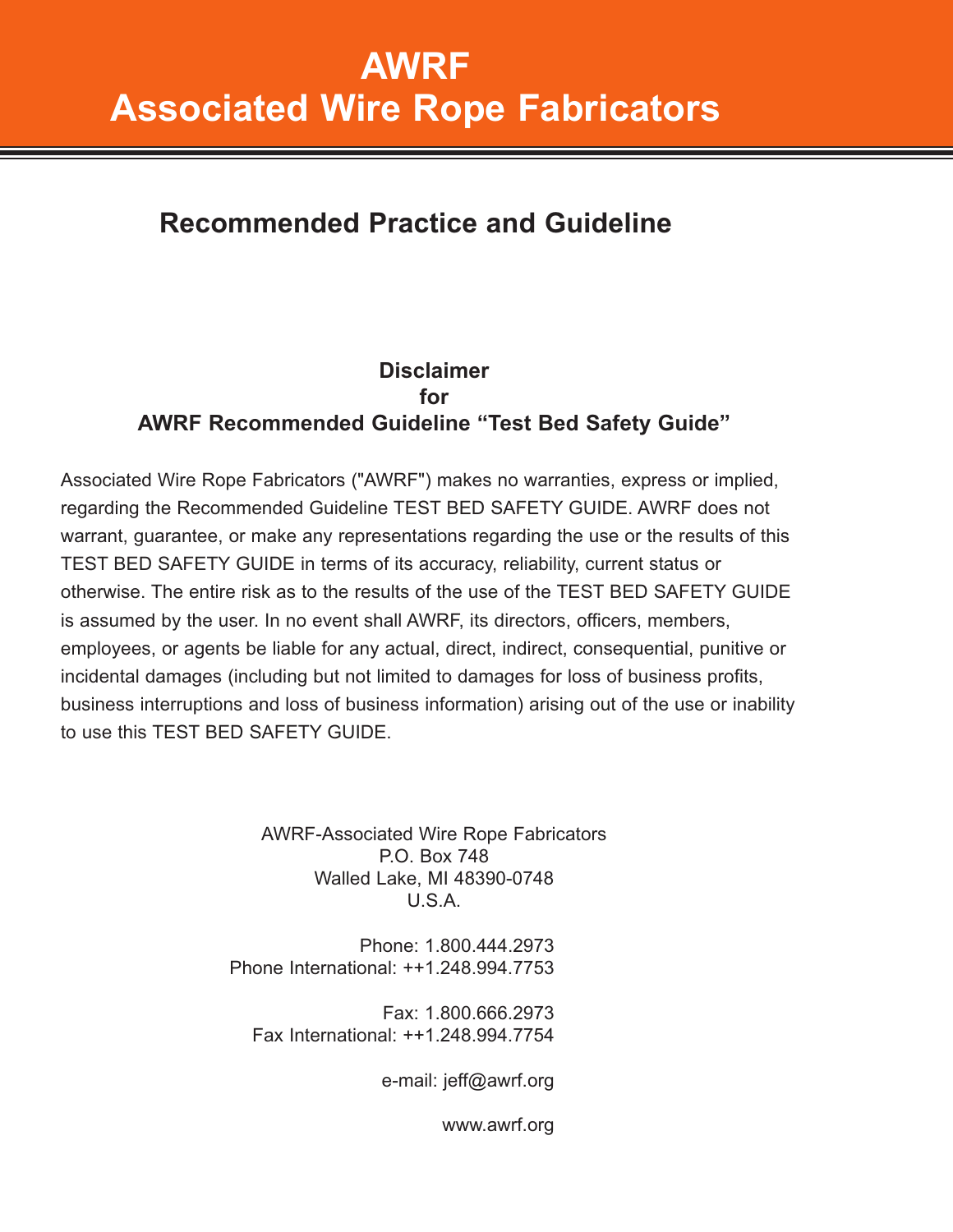# **Table of Content**

## **General Safety Warnings** . . . . . . . . . . . . . . . . . . . . . .**4-5**

### **Operational Safety:**

| Checking attachment pins or grips 8 |
|-------------------------------------|
| Keep a clear view of your work 9    |
|                                     |
|                                     |
|                                     |

**Inspection and Maintenance Safety** . . . . . . . . . . .**12-13**

|--|--|--|--|--|--|--|--|--|--|--|--|--|--|--|--|--|--|--|--|--|--|--|--|--|--|--|--|--|--|--|--|--|--|--|--|--|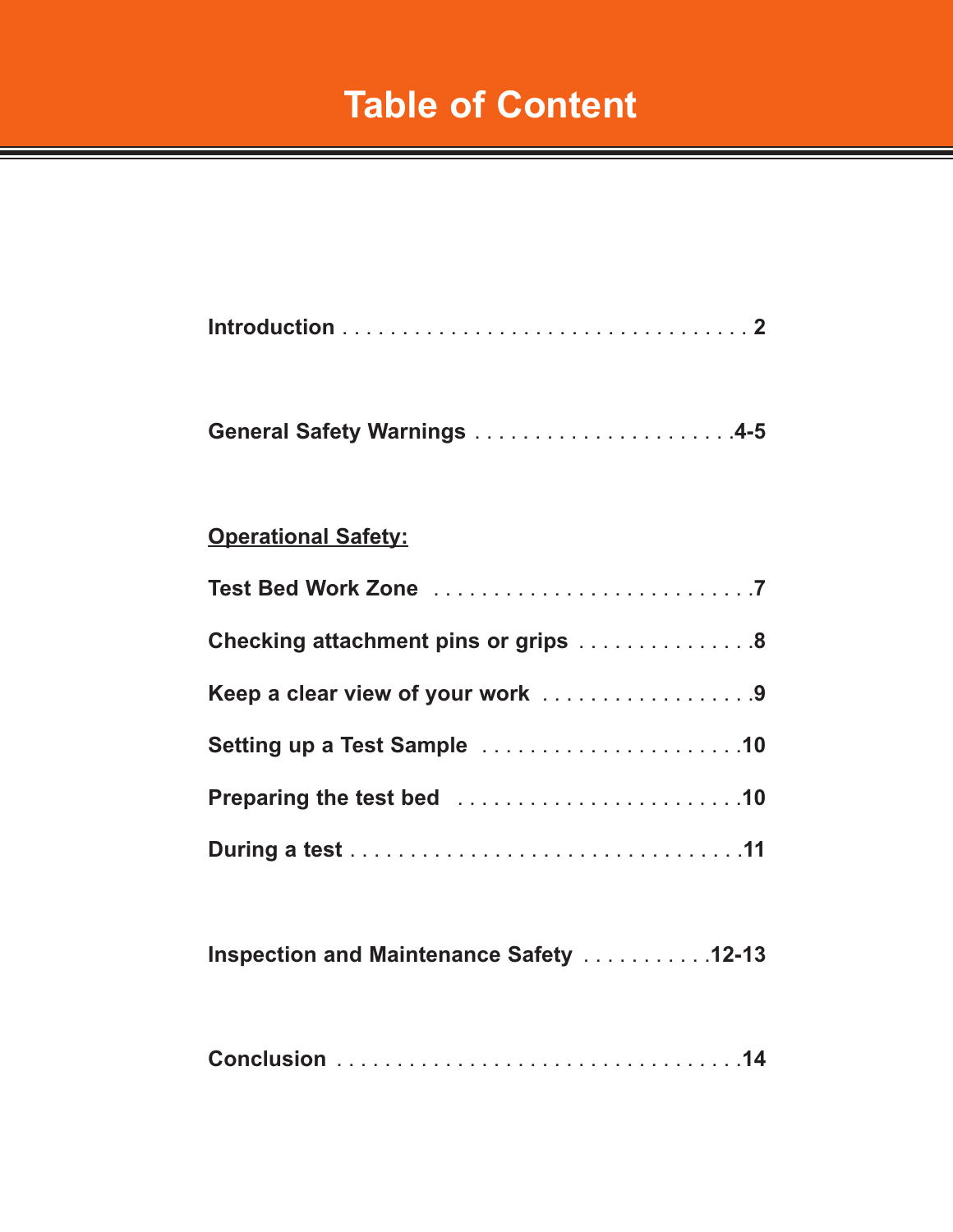*n any sling shop one of the most important jobs you can be asked to perform is the proper testing of sling and fixture assemblies. To accomplish this, you will be using a test bed which may be one of several types and sizes. I*



A test bed should have all sides properly enclosed to prevent any fragments from being ejected into the work area.

The test bed should have safety guards or barriers in good working condition installed.

*But no matter what type or size of test bed you happen to be using, or how large or small the testing job, your basic goals will always be the same:*

> To certify that an assembly meets the required proof load or breaking strength.

To perform a test that meets customer specifications.

To work safely around the test bed while it is in operation.

To make sure all safety rules and warnings are being followed.

**WARNING:** *Operators must be trained before operating test beds* !

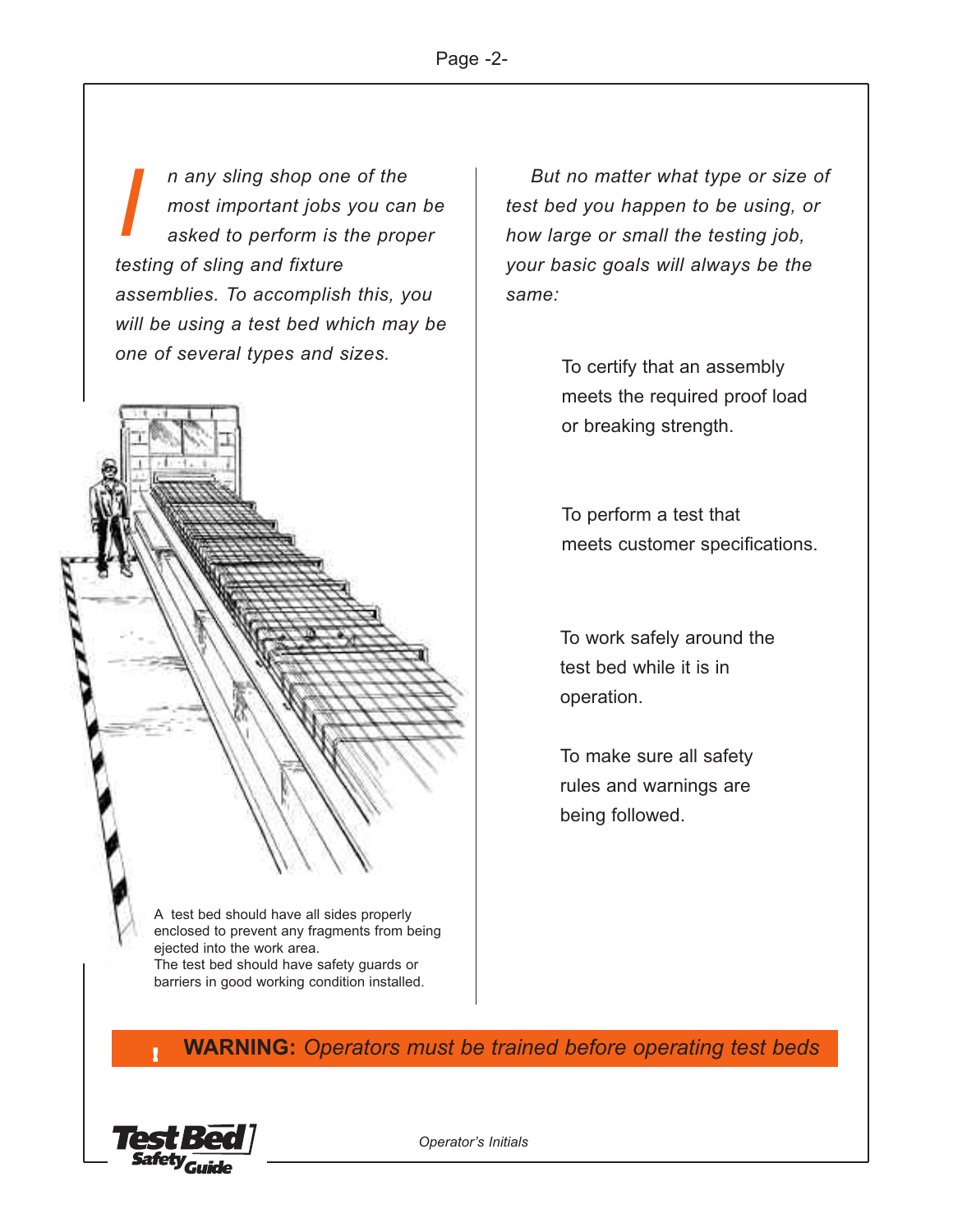o help you work safely, AWRF has prepared this brief Test Bed Safety Guide. As you read through the following pages, please keep in mind that we cannot possibly cover every situation which you may come across when using a test bed in your shop. Should you ever question your safety or others around you at any time while operating or maintaining your test bed, you should always: *T*

Stop operating the test bed

Talk to your supervisor or a more experienced test bed operator.

Refer to the test bed manufacturer's manual or contact the Manufacturer directly.

Refer to the test bed Warning Literature.

The point is: *NEVER TAKE CHANCES WITH YOUR SAFETY, YOUR CO WORKERS' SAFETY, VISITORS, OR THE SAFETY OF THOSE WHO DEPEND ON YOUR ASSEMBLIES AFTER THEY LEAVE THE SHOP !*

It is not the purpose of this guide to give step-by-step instructions for the proper testing sling and fitting assemblies. Before using any test bed or helping a test bed

operator, you should become completely familiar with the recommended steps for testing these specific assemblies.

The remainder of this guide is broken into three basic sections:

- **1. General Safety Warnings:** these are safety tips which may apply to both the operation and the maintenance of the test bed.
- **2. Operational Safety:** this section includes safety tips for the operation of your test bed.
- **3. Inspection and Maintenance Safety:** this section includes safety tips which may apply when you are inspecting and maintaining your test bed.

*WARNING: This guide has been* !*prepared after careful research by AWRF. We have tried to present the best available safety information for our members and their employees. However, we cannot be responsible for any misuse of this guide by unauthorized personnel. We cannot confirm that the opinions in this guide are identical to those held by other experts, consultants, practitioners, regulatory agencies, or safety authorities.*

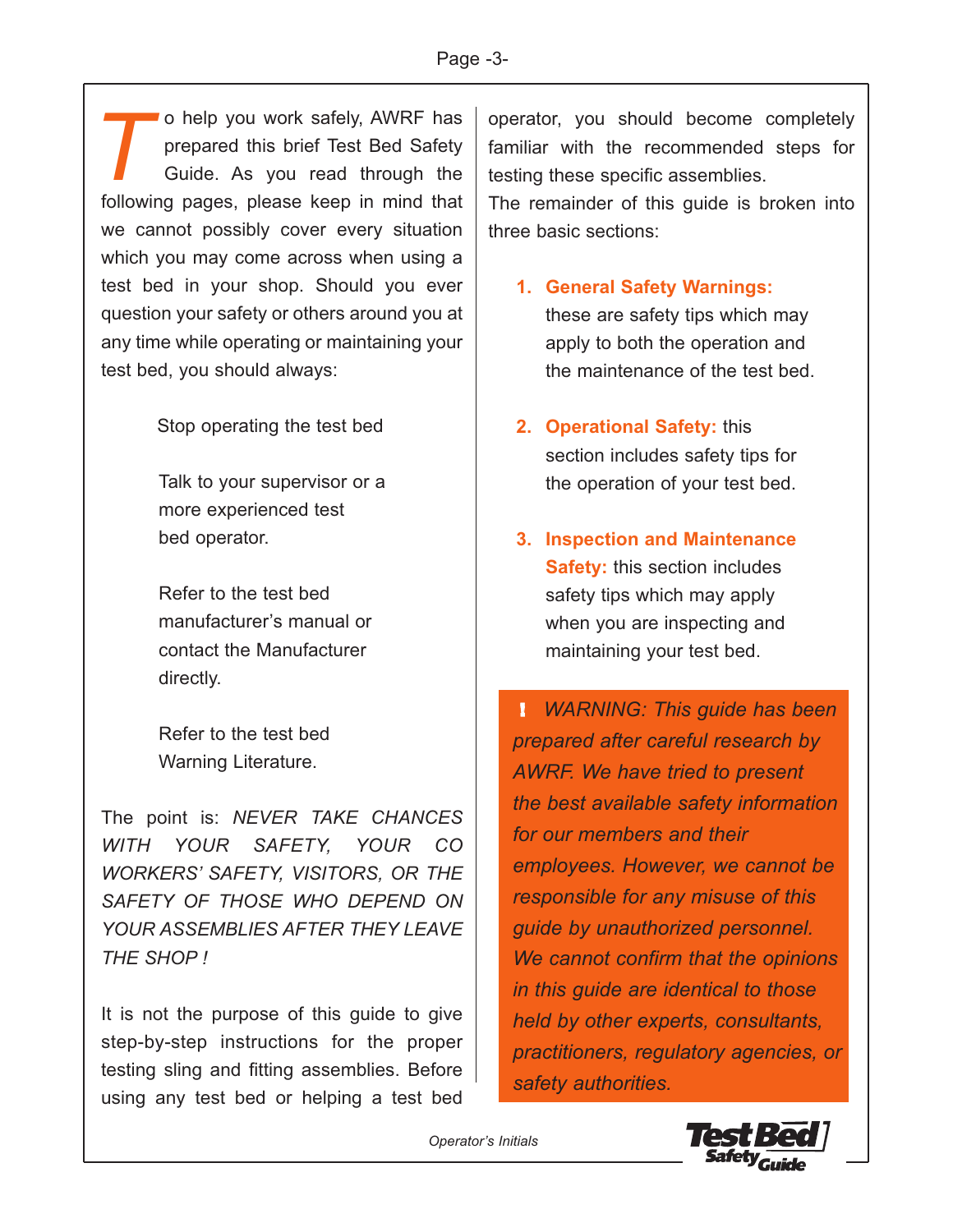# *General Safety Warnings*

 $T$ *est Bed in operation p r o d u c e s a tremendous a m o un t o f f or ce . As a n p perator, you must always*  $m$  *a intain* a *respect for this fo r c e a n d re m i n d oth er s i n the shop of the safety procedures while your test bed is p perating.* To *put this in pe r sp e c t i ve, a 2 0 0 to n te s t be d g en e r a te s e n ough f o r c e to l i ft 5 00 a ver a g e s i z ed e l ep h an t s , at o n ce ! A*

The slow operation of most test beds will enable you to work safely while you



Operator checking the proper seating of a test sample, guards are closing.

carefully observe and control the entire process. But as you position your work in the tester, you should never forget the large amount of force you are controlling! Always remember: to remain safe you must keep your mind focused on your work !

To give you complete access and an unobstructed view of the testing area, test beds have barrier guards that open. Experienced operators know that when installing pull test fixtures by hand or with a crane you must check for slip and trip hazards. It would be nearly impossible to do your job properly if the work area is cluttered or covered with oil.

Once the proper fixtures are installed and the test sample is loaded the barrier guards must be closed before any testing is done.

You should always make certain that your test fixtures have the capacity to handle the force and correctly fit the product to be tested. It is recommended

*The warning information and other instructions posted around your test bed are there for YOUR protection and safety. Make it a habit and follow them. The forces you are working with can cause serious injury or even death.* !

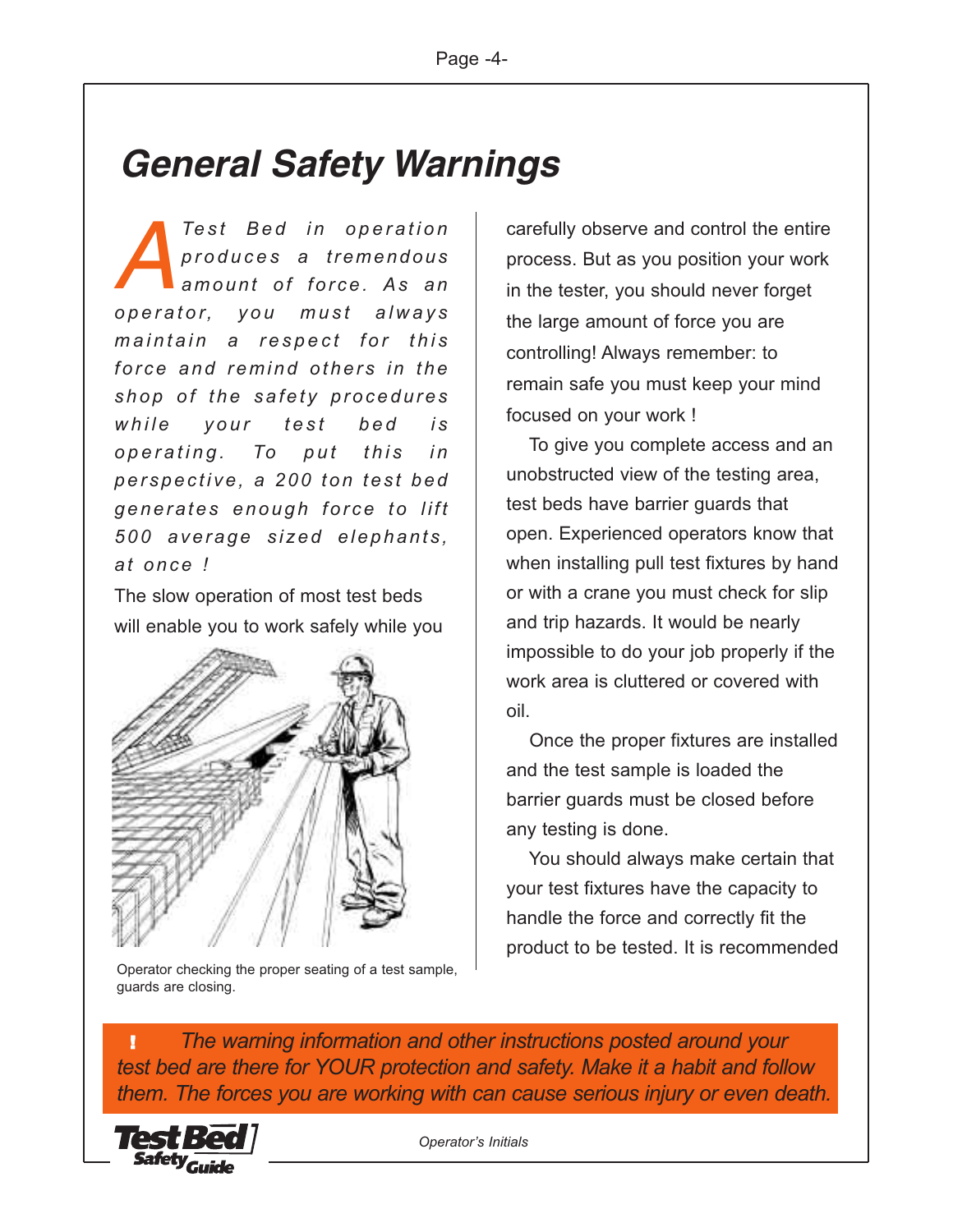to mark all fixtures and pins with their rated capacity.

The test sample and fixtures should always be in-line with the travel of the ram. Testing setups requiring different components than those specified on the setup sheet should always be approved by your supervisor.



Example off an off-center attached test sample

Never substitute fixtures that are not designed for your test bed or force.

Always make sure the test sample is properly aligned, properly seated and without kinks or twists.

Never perform any type of pull test with the barrier guard open.

You should always make certain that you understand the operation of the tester controls and the specification of the test.

Be sure to keep in mind the safety of others. Make sure the barrier guards are closed while the test bed is in operation.

> Always operate the test bed from within a designated work area. While the test bed is in operation other personnel must stay outside of the designated work



The guards are fully closed and only authorized personnel are within the designated work area.

*NOTE: If you are uncertain about the proper use of the fixtures or maximum tonnages WLL (Working Load Limit) your fixtures are designed for in your shop, talk to your supervisor, review your fixtures in the Manufacturer's test bed manual, or contact the test bed Manufacturer.*

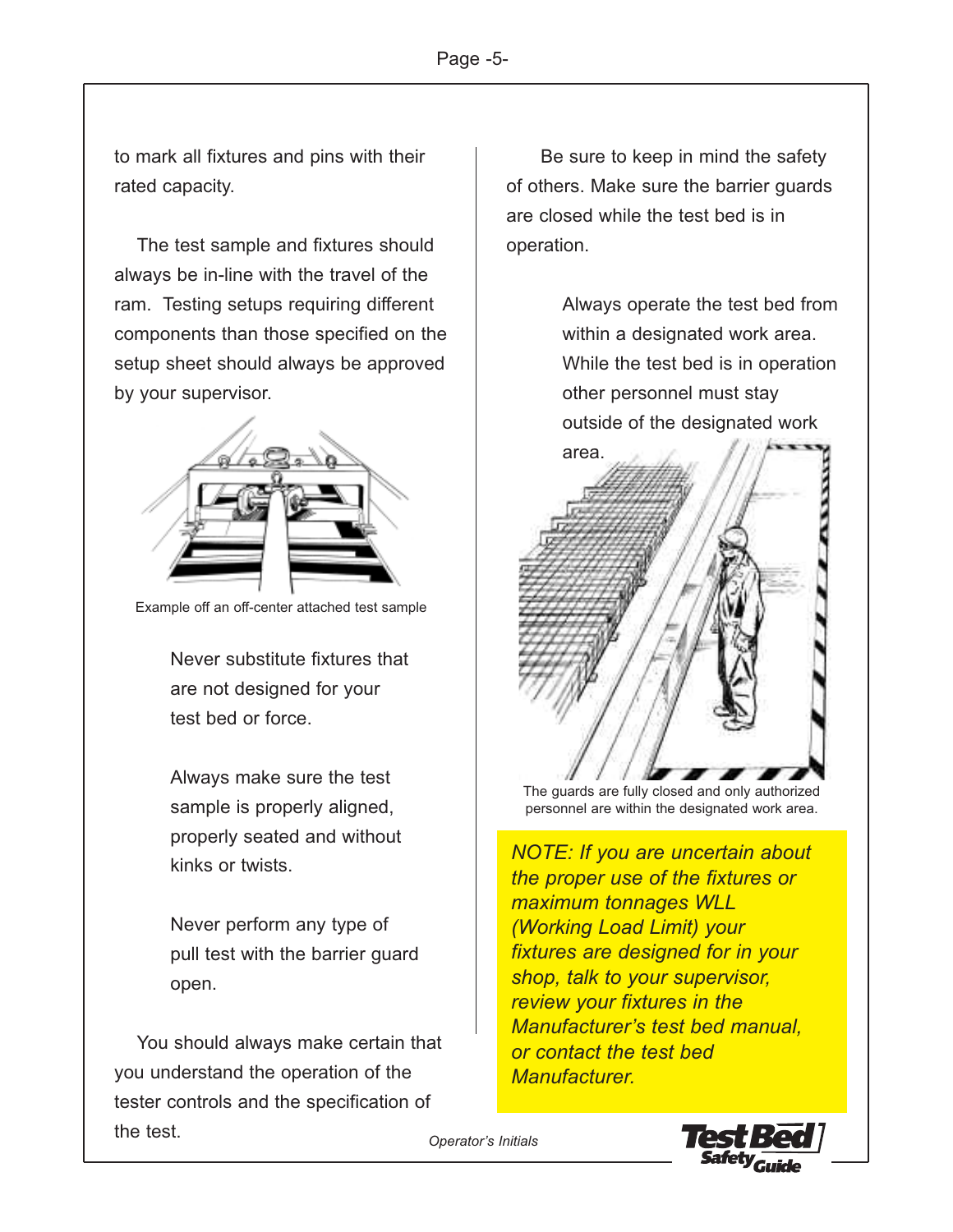# *Operational Safety*

*o o n e s ho u l d op er a te a t e s t be d wi t ho ut p r o pe r tr a i n i n g and au t h o ri za t i o n b y hi s / h e r e m p l oyer. Ope r at i n g a tes t be d s a fe l y an d pr o pe rl y ac t u a l l y b e gi ns be fo r e t he te s t s tart s ; so m e pr e p a r a t i on s te ps you sh o u l d ta ke i nc l u d e : N*

> Always make certain you are familiar with the manufacturer's instruction manual before operating the machine. If you are in doubt about anything, ask your supervisor.

Make sure the test bed is calibrated to the latest revision of either ASTM E4 or ISO 7500-1.



Observing a pull test from this position may result in serious injury or death !



Always have the guard fully closed before testing !

Never enter the test bed while the ram is moving.

Never enter the test bed while the guard is still moving.

Proper PPE (Protective Personal Equipment) could help you avoid a serious accident.

Always wear approved safety gear as per your company's policy while operating a test



Observe the test from a safe position



Typical array of PPE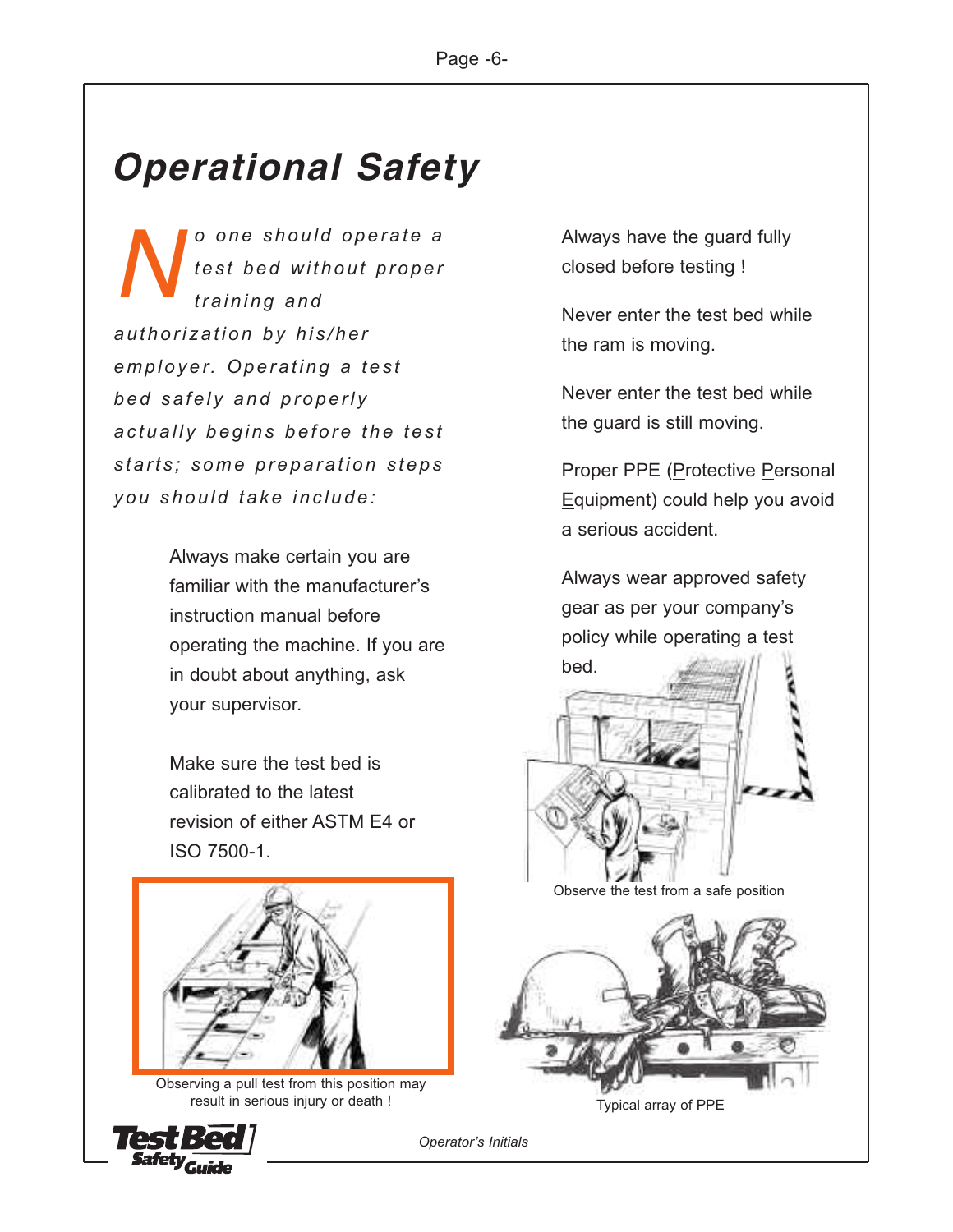#### **The Test Bed Work Zone**

There must be a clearly marked work zone around your test bed. This marked zone is to keep unauthorized and untrained people clear of an operating test bed. These boundaries must be maintained so they can easily be seen. As the operator it is your responsibility to:

> Know the exact boundaries of the work zone. This zone's limits must clearly be marked and maintained. The work zone in your shop is described at this booklets end.

Remember, boundaries can be marked by a wall, a fence or painted on the floor, which has been posted in writing. You must know the work zone for each test bed in your shop.



Clealy marked work zone around your test bed

Before you begin testing make sure only trained, authorized personnel are inside the work zone.

If an unauthorized employee enters the zone while you are testing, stop testing and warn them to stay away. However, do not allow them to take your attention away from the job you are doing.

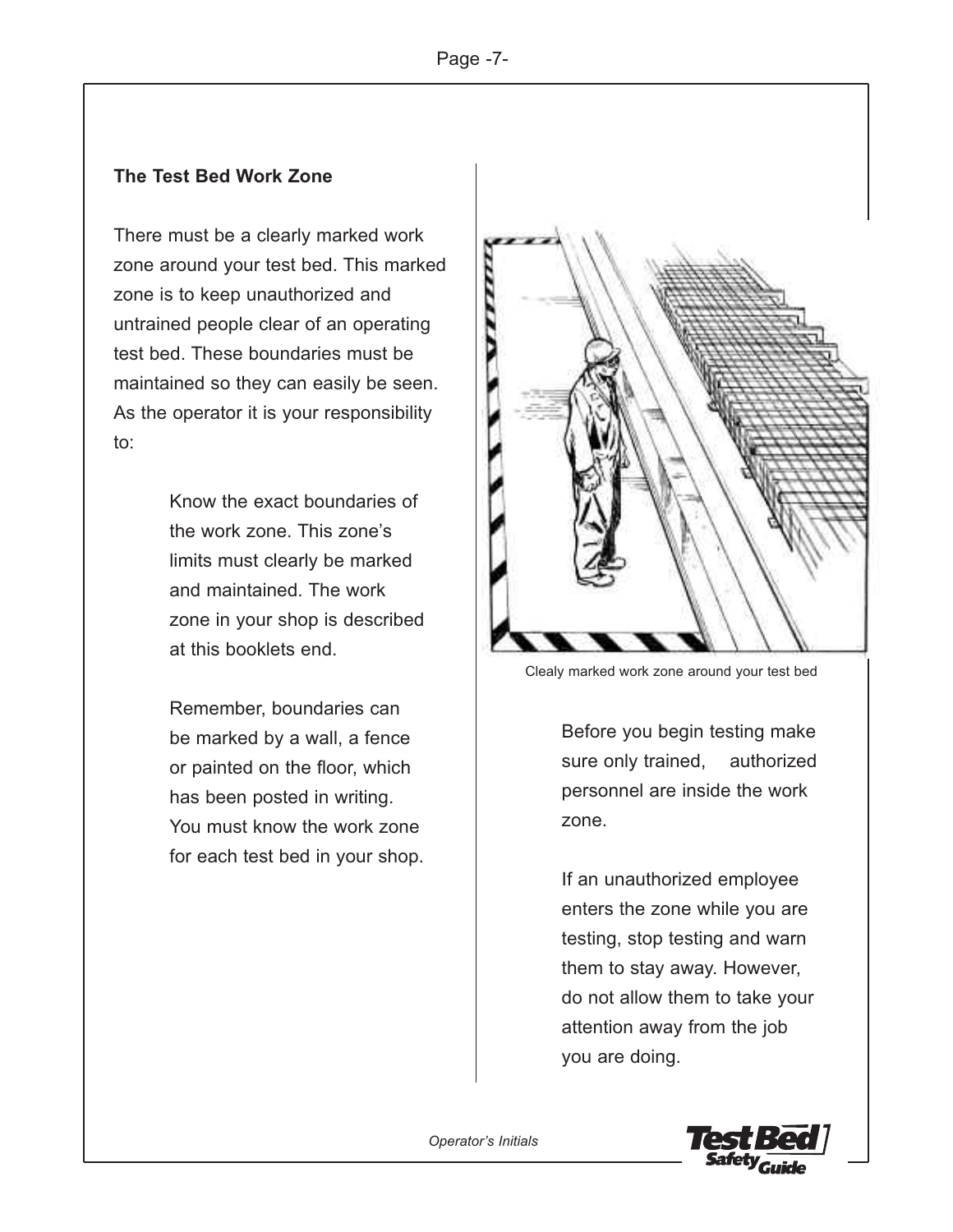### **Checking the attachment pins or grips**

The parts subject to the greatest forces during a test are usually the pins in the moveable crosshead and the pins or grips used to attach the test sample. For this reason only trained and qualified personnel should be allowed to check these prior to operating the test bed. Some things to check include:

> Crosshead pins: make sure these pins are fully seated into the holes.



Properly seated pin and pin size for the test



Never use an incorrect pin attachment for the test

Make sure properly mated pins and fixtures are used for the test.

Grips: if using a wire rope or chain grip make sure the proper size liner or wedge is used for the product under test. Make sure the grips are fully assembled or closed and that the wedges are fully forward ready for a pull.

Grip liners and adapters: Make sure you are using a matched set of liners or adapters in the grip. Never mix a liner set or adapter halves. Always make sure the wedge area of the grip is clean and free of foreign matter, that may keep the wedges from pulling tight.

**WARNING:** *Mismatched liner and adapter sets can apply extreme forces causing a safety hazard, including serious injury or death !* !

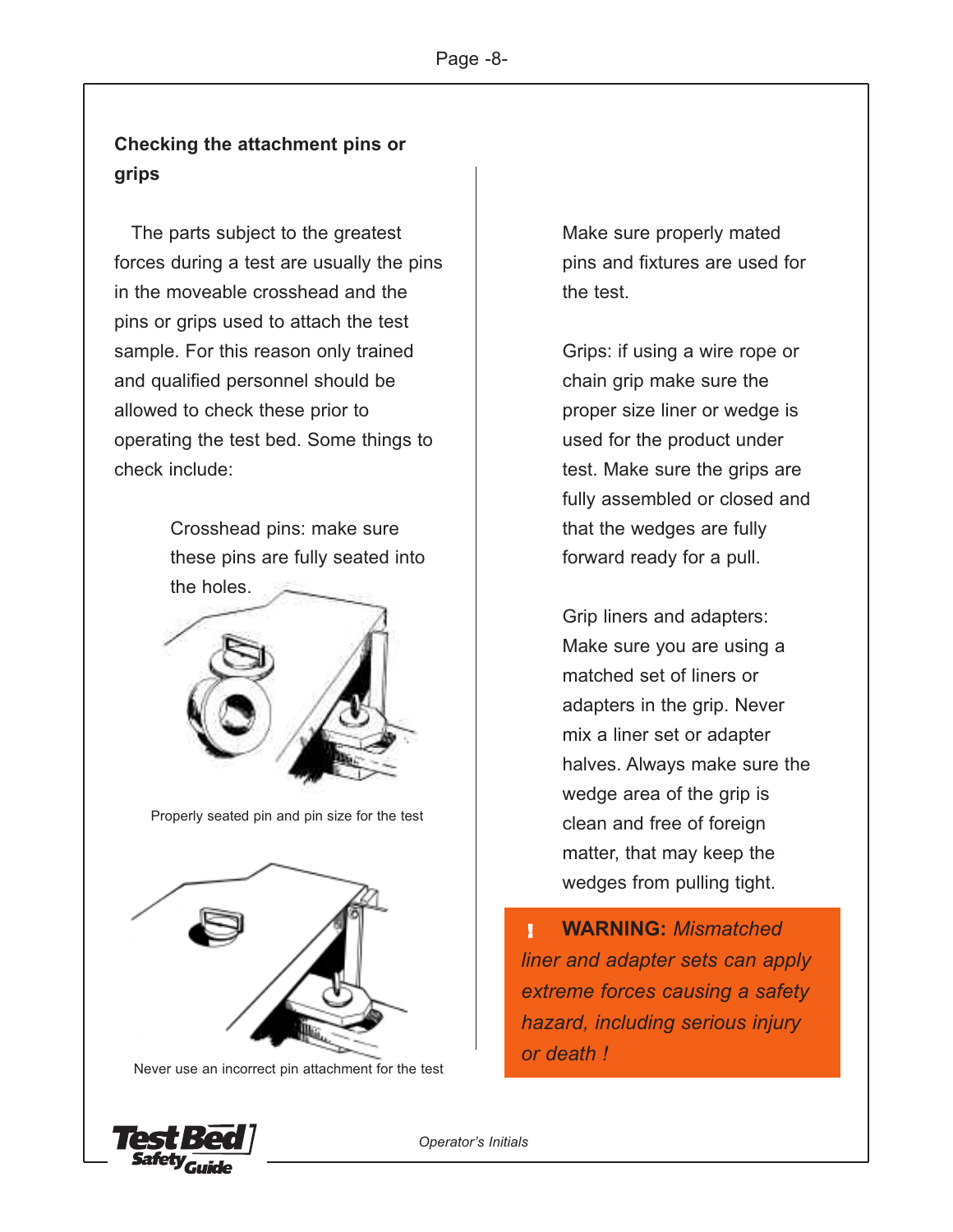Always make sure the pins and attachment points are in good condition and clearly marked. Any pins that are bent `



Make sure the selected wedges match the rope size





**WARNING:** *Damaged or worn* ! *attachment pins can fail and cause serious injury or death !*

### or damaged should not be used. **Keeping <sup>a</sup> clear view of your work**

It is always a good idea to keep an unobstructed view from a safe distance of the item under test. Some important points to be aware of:

> The product under test will be moving during the test, allow yourself room to move.

> Maintain adequate lighting in the test area.



Maintain adequate lighting in the test area

**WARNING:** *Ejected material can cause serious injury or death !* !

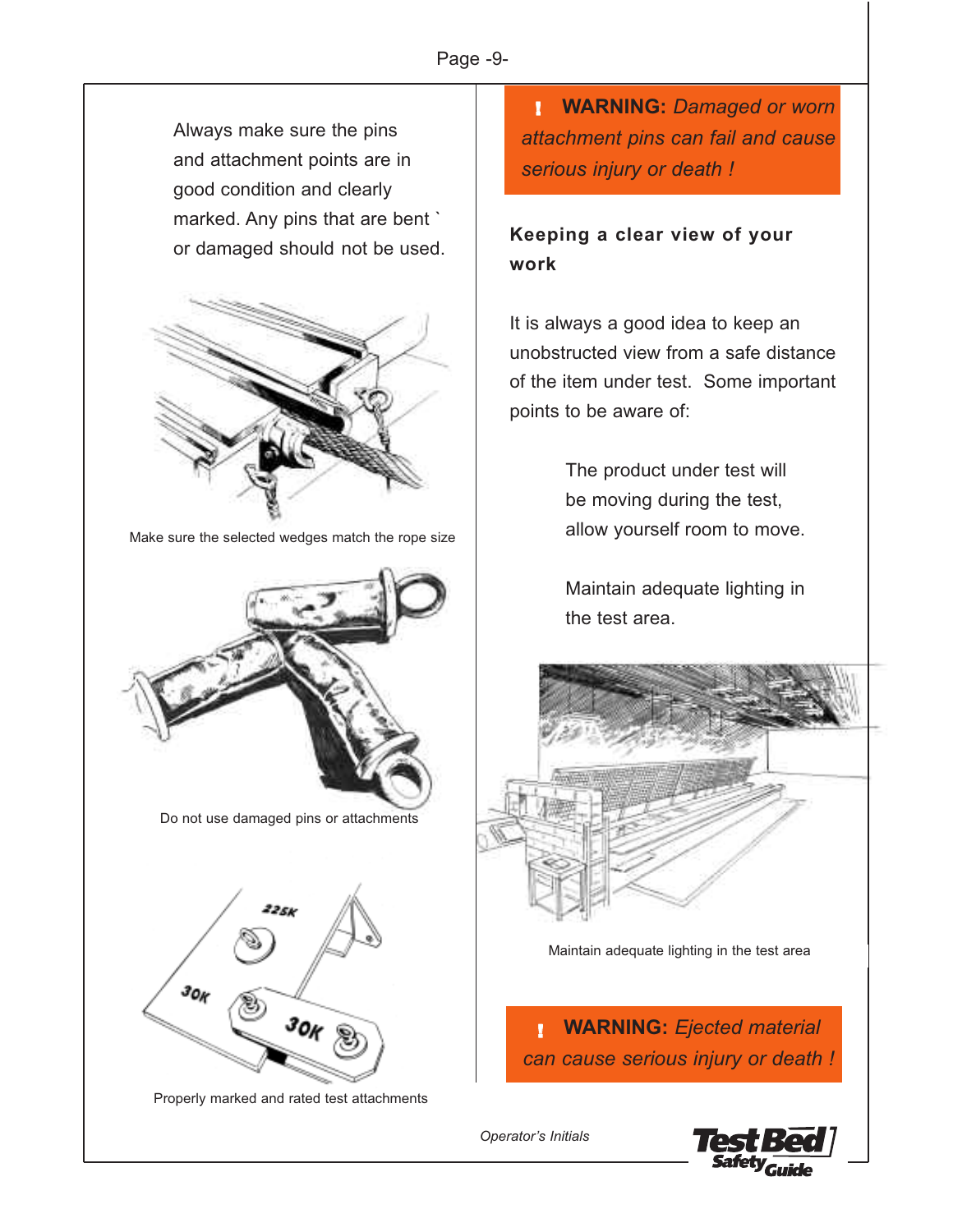#### **Setting up a Test Sample**

When applicable and available read and follow industry recommended testing guidelines for the product you are testing.



Example of an improperly attached test sample



Use only properly sized and capacity matched test attachments

### **Preparing the test bed:**

Make sure that the machine is in good working order.

Make sure you know the tension force required for the test.

**WARNING:** *Only trained and* !*authorized personnel should operate the test bed.*

> Make sure if using a grip that the proper size liners/adapters are used.

Make sure the test product in securely attached into the machine

Make sure the guard is closed before testing begins.

#### **During a test:**

Always keep in mind that the item being tested can break unexpectedly

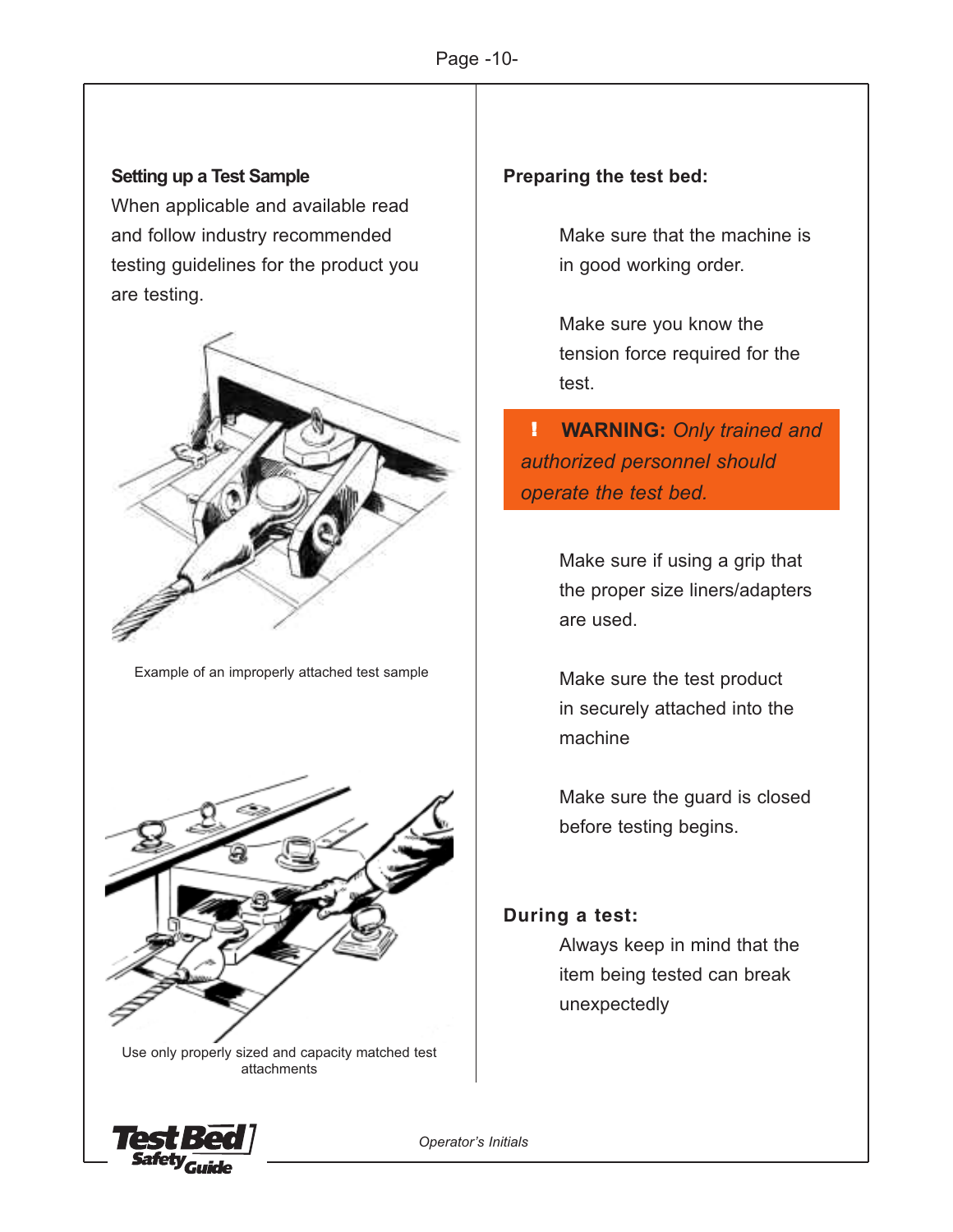Always keep in mind that the test bed has moving parts that can form pinch points during operation.

Always keep in mind you are testing with high loads that can produce dangerous recoils if breakage occurs.

When necessary observe the test through the guard from a safe position.

Do not get too close to the test sample and ALWAYS wear safety glasses.

Stop testing if the test sample unexpectedly starts to



Observe and operate the test bed from a designated control area.

**WARNING:** *The operator should stay focused on visible and audible indications of the test.*

**WARNING:** *Improper use of a* ! *test bed can result in serious injury or death !*

> Never put your hands into the machine while in operation.

Reduce shop distractions, such as other loud machine noise while operating the test bed.

Loud music may muffle audible warnings emitted by the test.

Never operate the test bed while under the influence of drugs, alcohol, or any other limiting physical conditions.



Loud music, alcohol, drugs, missing safety equipment and ignoring your employers safety policy may lead to injury or death !

**WARNING:** *Take these Warnings seriously !*

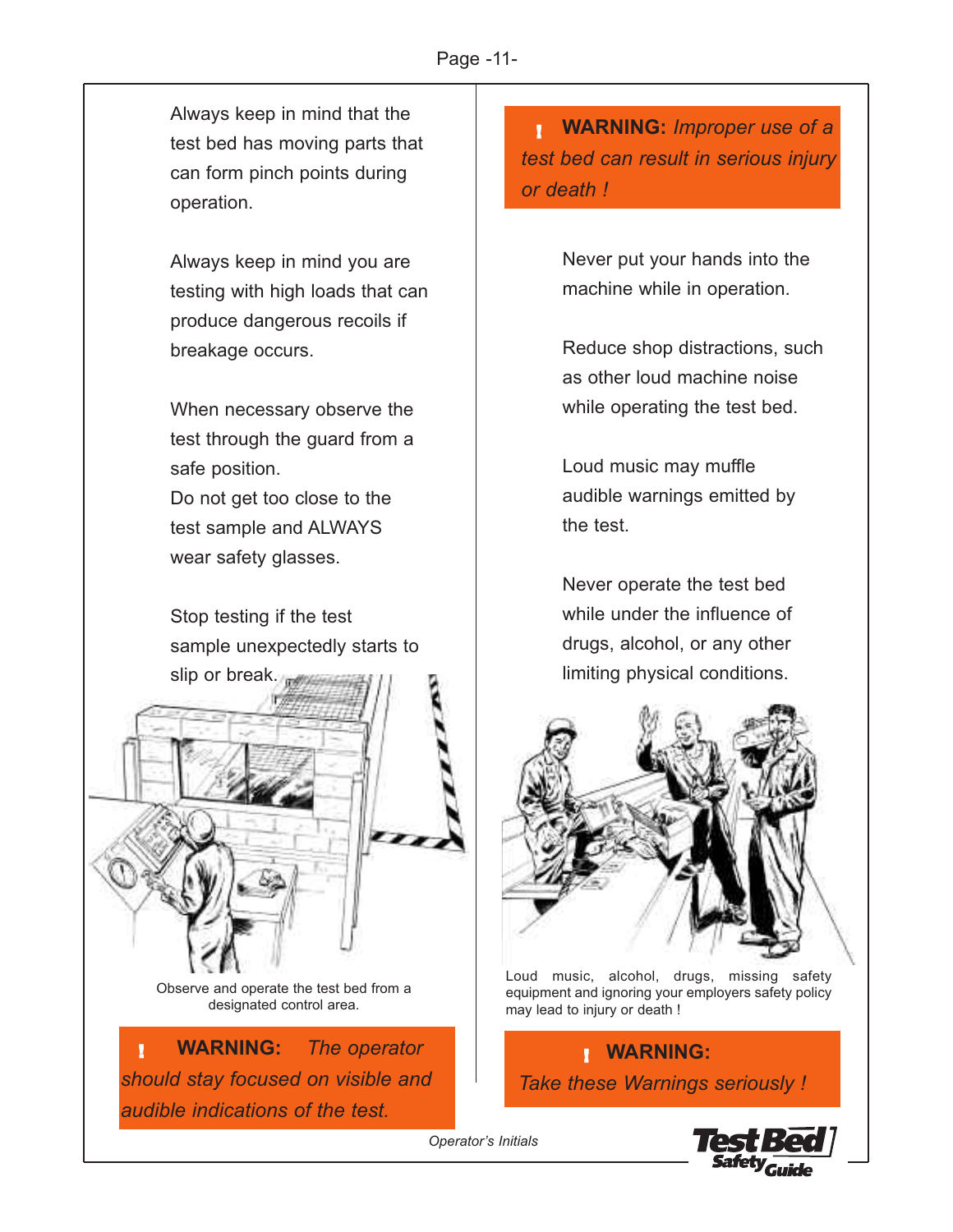# *Inspection and Maintenance Safety*

A safe testing operation depends on the routine and careful inspection of your test bed and its parts. If signs of wear are found, you should take immediate steps to ensure that the test bed continues to run smoothly and operates properly.

To safely inspect or maintain your test bed you should always follow any lockout/tagout procedures your shop uses to prevent accidental and possibly dangerous unexpected start-up. These procedures must disable not only the electrical but also the hydraulic systems.

*Note: the variety of test beds and their supporting systems makes it impossible to provide specific lockout steps for your particular operation. Refer to the original manufacturer's operational and maintenance manual for specific requirements.*

**WARNING:** *If you have doubts, ask your supervisor for instructions or for a written Lockout/Tagout procedure for your shop as required by OSHA or other responsible regulatory or safety agencies.* !



Once you have disabled your test bed, some inspection and maintenance steps to perform often include:

> Make sure all bolts and nuts are in place and tightened to the proper torque.

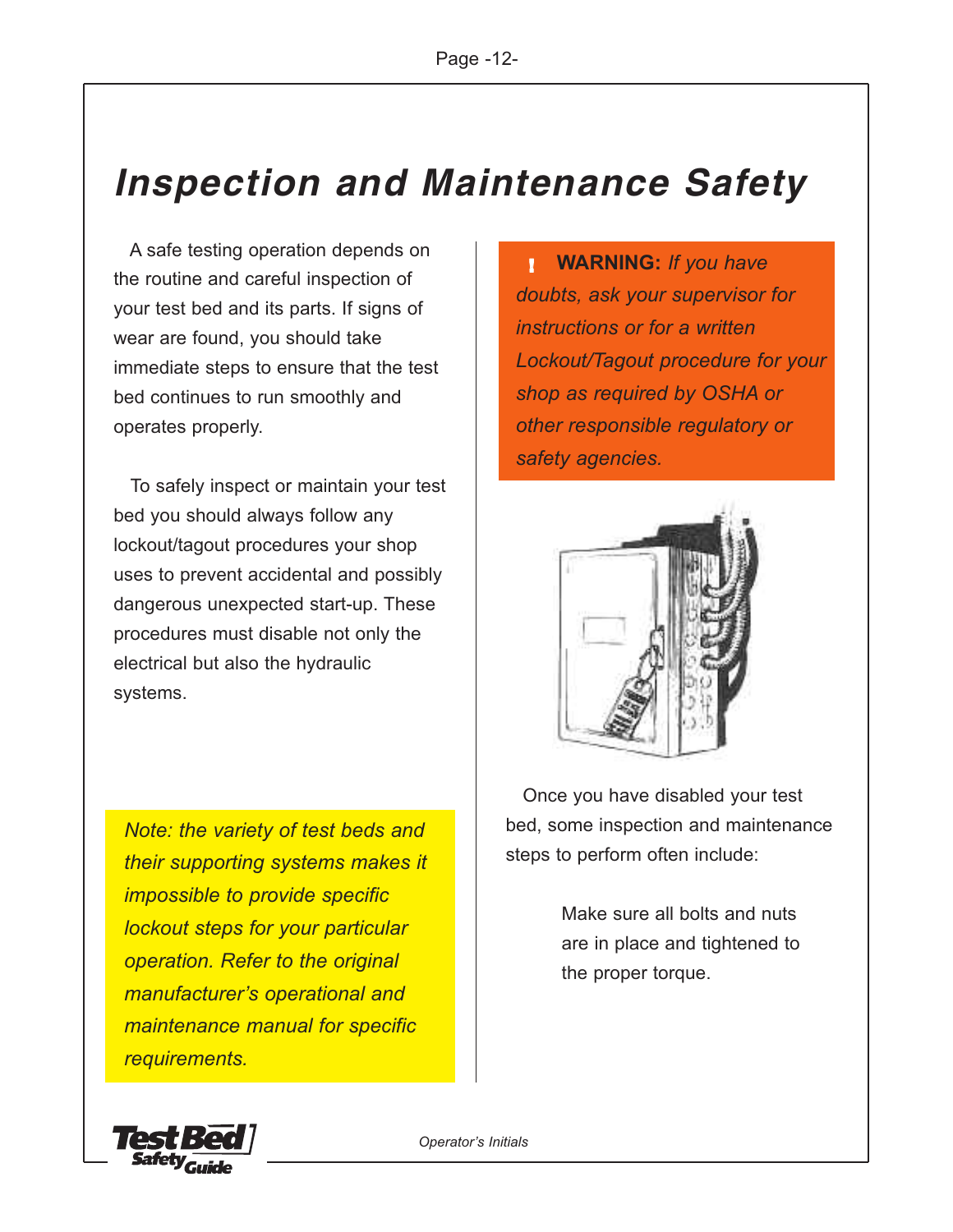Inspect all the pins and attachments points, pin location holes etc. for excessive wear of bending. Replace any damaged components.

Inspect your grip, liners, and adapters for excessive wear or damage. Replace any worn components.

Inspect all hydraulic cylinder seals for excessive leakage. Replace as required.

Make sure the test bed is generally clean and free from dirt and foreign matter.

Inspect the operator control station, switches and controls for proper operation. Repair or replace as required.



Regular inspections maintains safe operating of your test bed

### **Maintaining the Hydraulic System**

The forces used to tension test the specimens are generated by hydraulic pressure. Maintaining and inspecting this vital system on a regular basis can help assure that you will be operating your test bed to the manufacturer's specifications. Some safety points here include:

> Never increase the hydraulic pressure above the preset level by the Manufacturer.

**WARNING:** *Adjusting the* !*pressure above the manufacturer's recommended pressures could cause serious injury or death !*

> Under normal conditions you should change the hydraulic fluid after 250 hours of operation or every two years, whichever comes first.

Hydraulic filters should be replaced every time the reservoir is opened, drained, or cleaned.

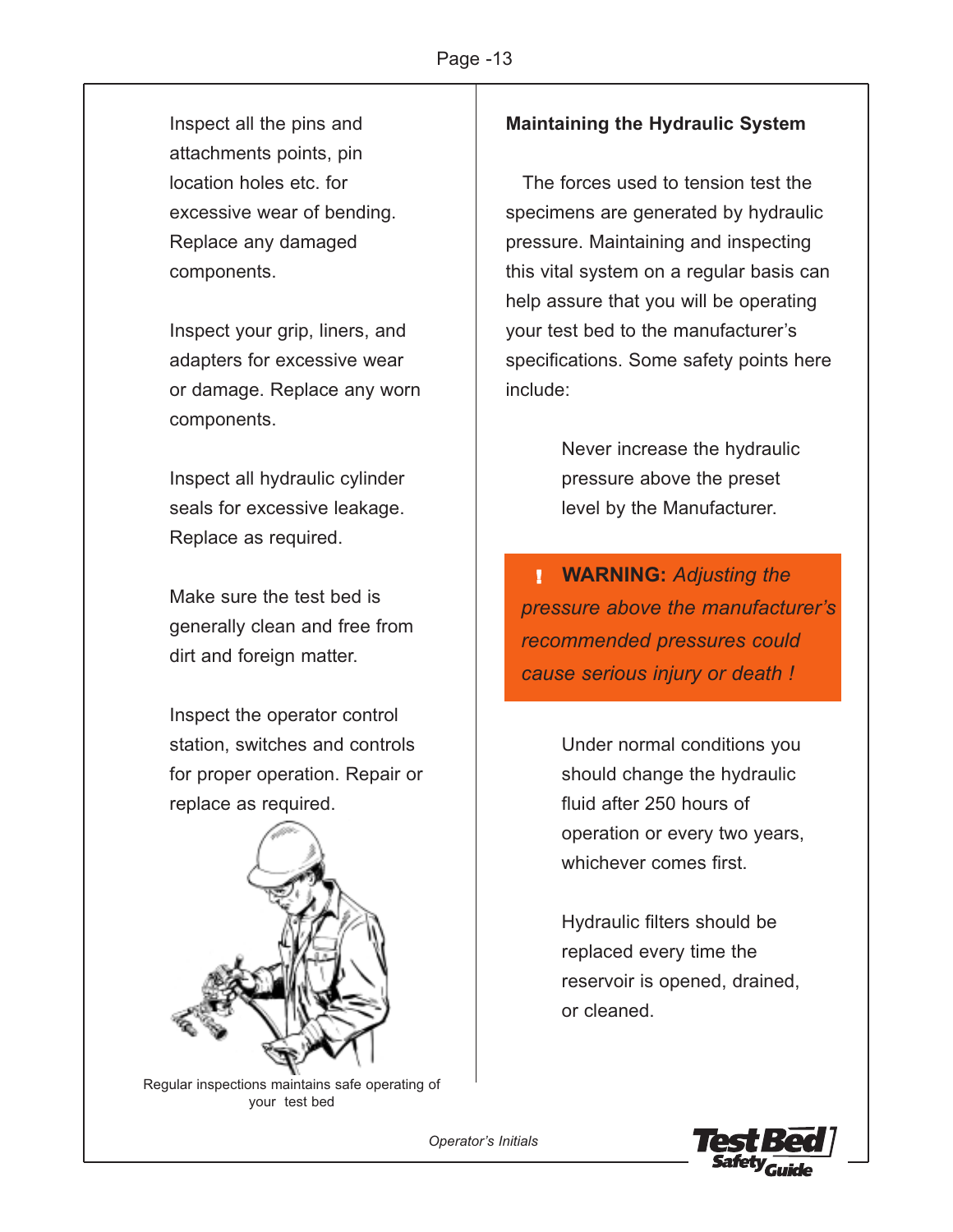# *Conclusion*

This guide is only intended to give the most basic safety considerations which apply to a wide variety of test beds performing normal operations.

*IT SHOULD NOT BE USED IN PLACE OF ANY SAFETY GUIDES, WARNING DECALS, OR OTHER SAFETY MATERIALS WHICH MAY HAVE BEEN SUPPLIED BY YOUR TEST BED MANUFACTURER!*

Should you have any further safety questions or special applications which might call for additional safety measures, please contact:

> Your employer or shop supervisor.

The manufacturer of the test bed, fittings, or attachments you are using.

### **In our shop.**

The boundaries of the test bed work zone(s) are clearly marked in our shop by (check one or more):

Lines on the floor

Walls

Fences

Non-skid material

Other (specify):

As a test bed operator in our shop, you should be aware that: